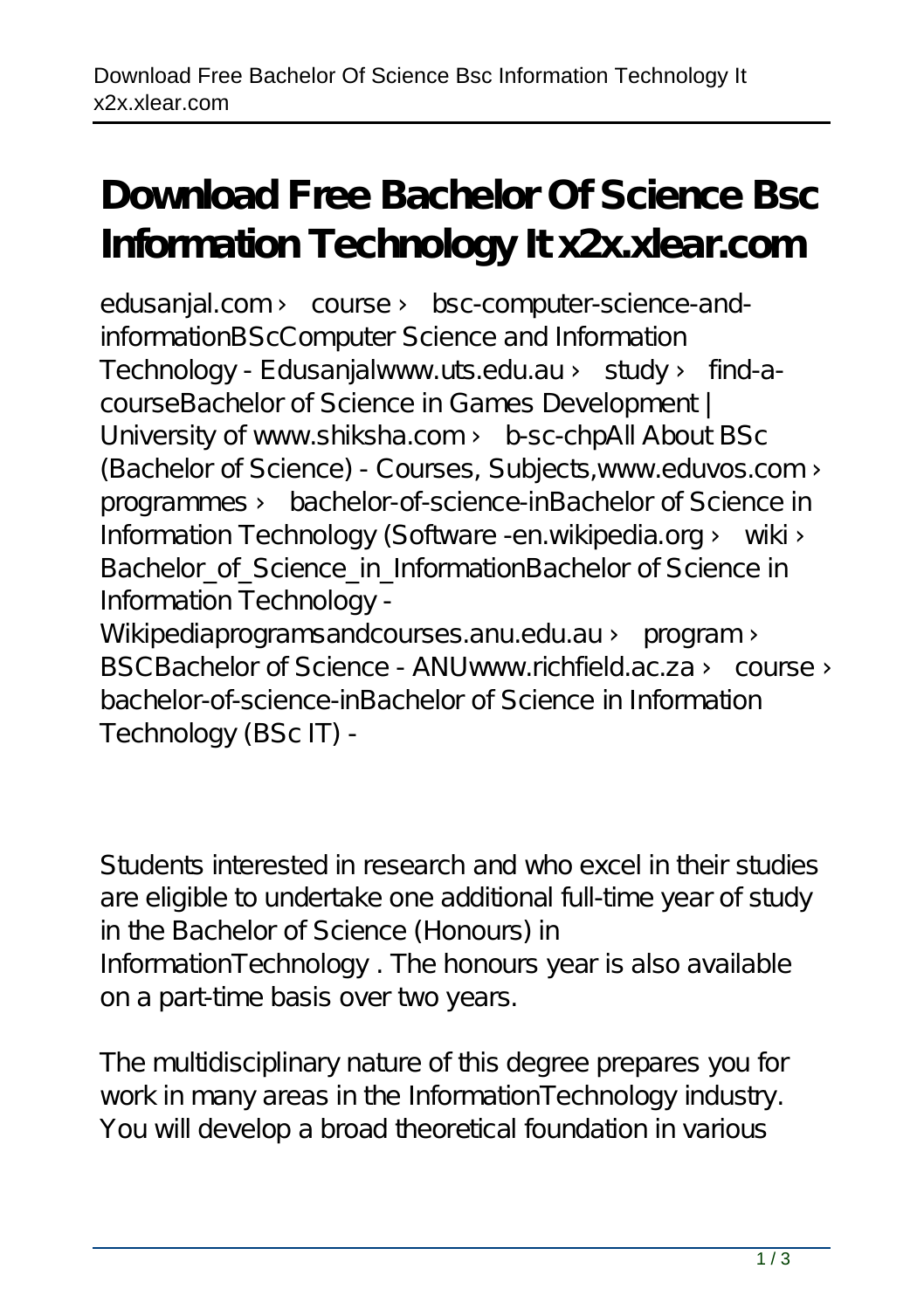core areas of informationtechnology such as information systems, computer science, software development, database design and project management.

Bachelors of Science in Computer Science and Information Technology (BSc. CSIT) is a four year course affiliated to Tribhuvan University designed to provide the student with all sorts of knowledge in the field of InformationTechnology and Computing. Currently 57 Colleges offers B.Sc CSIT program in Nepal.

A Bachelor of Science in Information Technology, (abbreviated BSIT or B.Sc. IT), is a bachelor's degree awarded for an undergraduate program in the informationtechnology. The degree is normally required in order to work in the Informationtechnology industry.

The Bachelor of Science in Information Technology is to enable the qualifying student to enter various sub-categories within the InformationTechnology industry. The degree has been structured to allow students to choose an elective in one of three possible areas within the IT industry.

BSc or Bachelor of Science is an undergraduate degree of three years duration which is universally offered across institutes and universities across India. BSc is one of the most popular courses opted by students who have a flair for